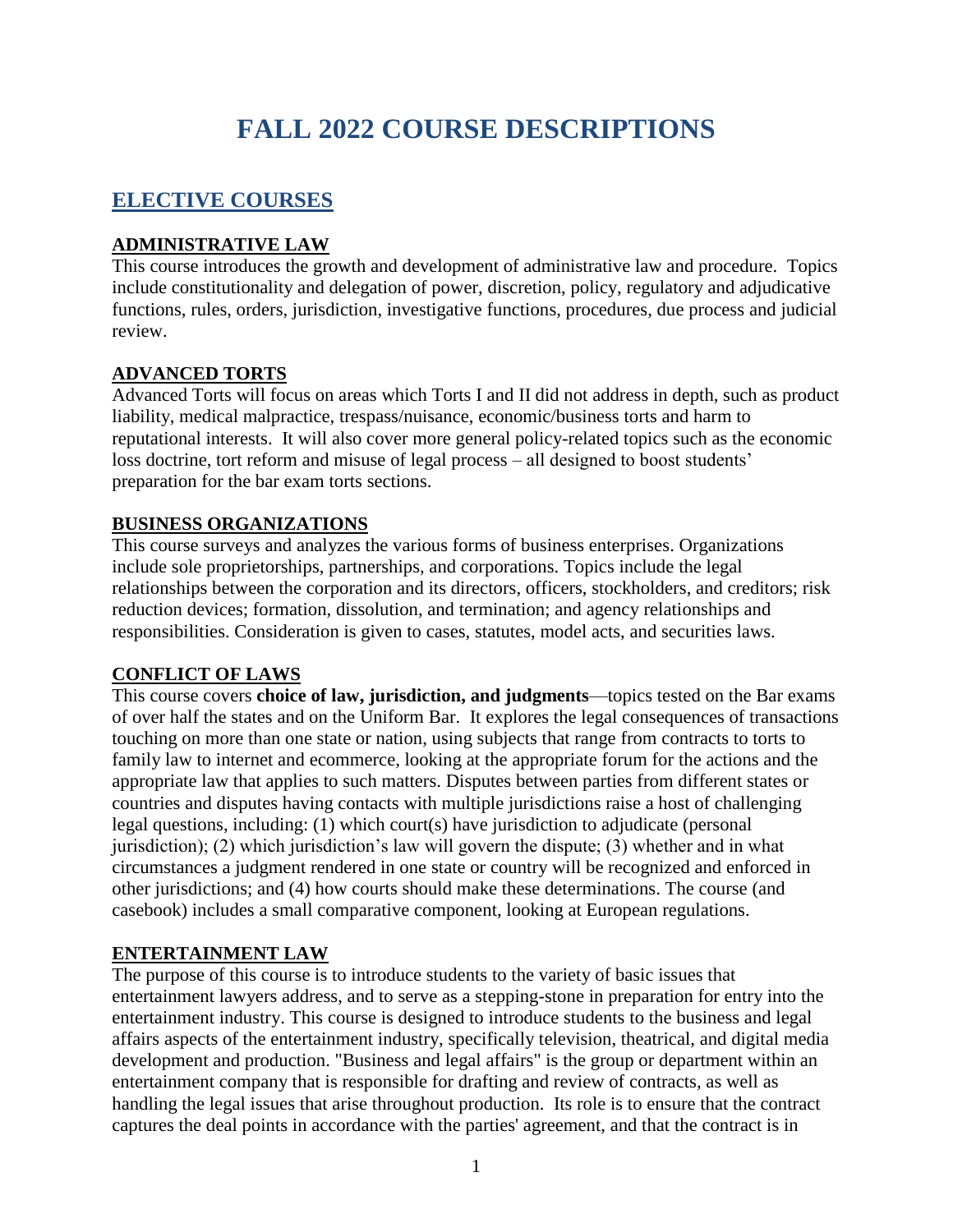compliance with the firm's internal policies and all applicable laws and regulations. The entertainment industry is subject to a variety of legal and regulatory regimes, some of which are common to all businesses and some of which are unique to the entertainment industry. We will examine topics/issues that arise under areas of law that some students are familiar with, while other areas might be new: Torts (defamation, right of privacy, right of publicity, first amendment concerns), contracts (deal making, major players in entertainment contract negotiations), and intellectual property (trademarks, copyrights, fair use, rights acquisitions).

# **FAMILY LAW**

This course examines the underlying social and economic principles of family life, its regulation by government, and constitutional limitations on regulation. Direct laws covering marriage, divorce, and child custody will be examined but also the course will cover those areas of law- property, income maintenance, medical care, schooling and crime--that also have direct impact on families in this society.

# **FEDERAL INCOME TAX**

This course provides a survey of the federal income tax system as it relates to individual and business activity. Topics include code, regulation, and case analysis; tax policy, economics, and public finance; and tax legislation. Specific concepts included are income, exclusions, deductions, credits, tax accounting, and tax procedure.

# **IMMIGRATION LAW**

This course provides a survey of U.S. immigration law. The course will review the constitutional basis for regulating immigration into the United States, and, to some extent, the constitutional rights of noncitizens in the country; the contours of the immigration bureaucracy, including the roles played by various federal agencies in immigration decisions; the admission of nonimmigrants (i.e., temporary visitors) and immigrants into the U.S.; the deportation and exclusion of nonimmigrants and immigrants; refugee and asylum law; and citizenship and naturalization.

# **INDIAN LAW**

The course will explore the foundational principles and doctrines governing the legal and political relationship between the United States and Indian tribes. The history of federal Indian law and policy, tribal property rights, congressional plenary power, the trust doctrine, tribal sovereignty, jurisdiction in Indian Country, and tribal government are the major topics covered in this course. Students will learn the intricacies of both criminal and civil jurisdiction in tribal courts, and how disputes are adjudicated on American Indian reservations. Students will be well prepared for the practice of Indian law in federal, state or tribal courts, for employment with American Indian tribal courts and governments and will gain familiarity with noteworthy topics such as Indian Gaming and the Indian Child Welfare Act. Guest speakers from American Indian tribal courts and tribal governments will be featured.

# **INTELLECTUAL PROPERTY**

This course offers a broad survey of intellectual property law. The course focuses on the rights and obligations of those who possess and use property in the form of patents, copyrights, and trademarks. Depending on time constraints, the course also touches on subsidiary areas, such as trade secrets, the rights of publicity, and unfair competition. International as well as federal and state controls and policies will be studied.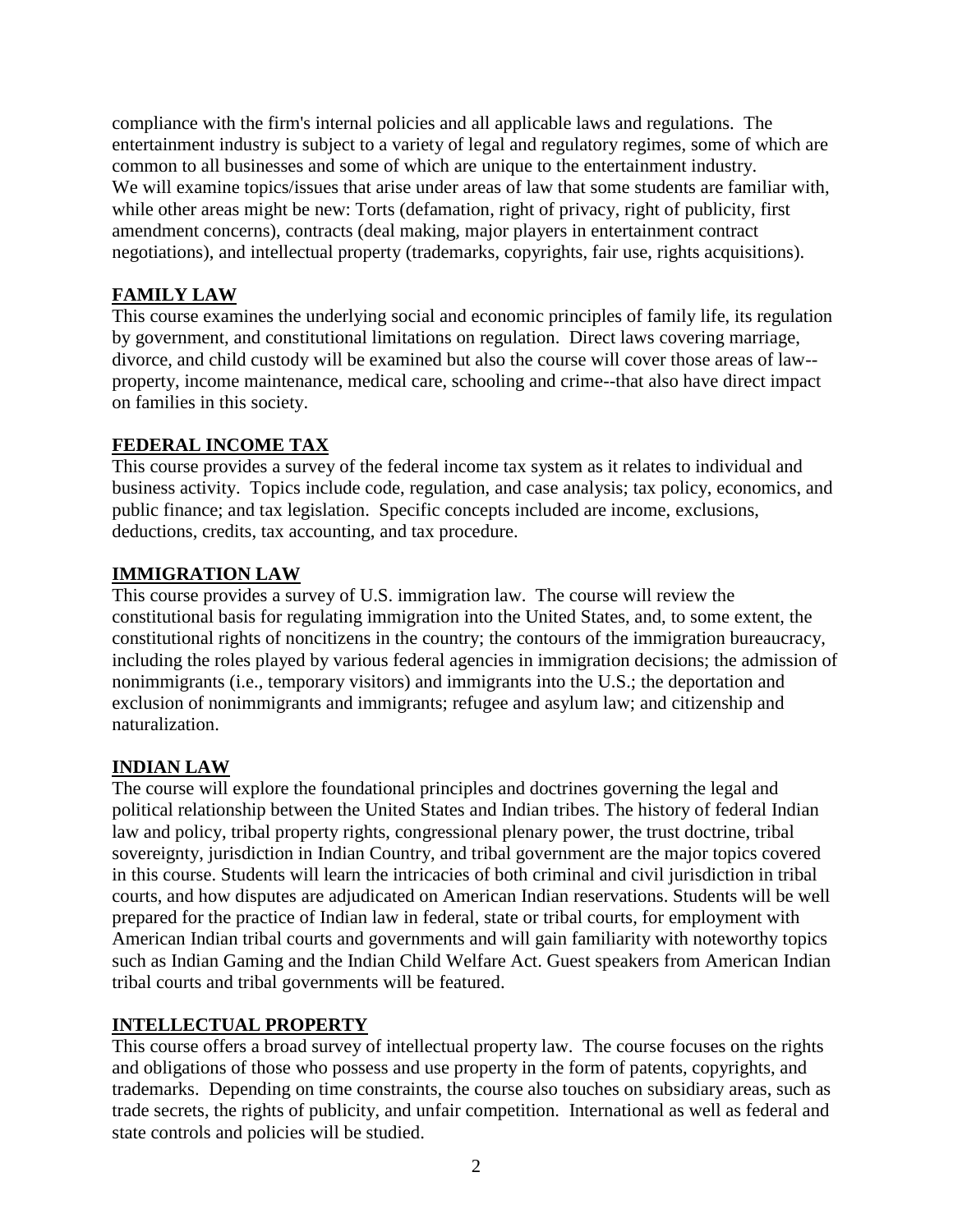# **LABOR LAW**

This course surveys the federal regulation of the union-management relationship in the private sector. The principle focus of the course is the National Labor Relations Act. The course will examine the establishment of the collective bargaining relationship, the negotiation of the collective agreement, unfair labor practice proceedings, economic pressure tactics, the enforcement of the collective agreement, and the duty of fair representation.

# **MARITIME PRACTICE & PROCEDURE**

This course examines the procedural aspects of maritime practice. It focuses on the jurisdictional and legal basis of actions in rem, quasi in rem, and in personam. Special emphasis is on the Supplemental Rules for Certain Admiralty and Maritime Claims.

# **PRIVACY LAW**

This course introduces students to the various frameworks of law governing the collection, use, access and disclosure of private sector data. Students will learn the Fair Information Practice Principles and the laws and regulations administering these principles by area of sensitive data: identity, medical, financial, education, and sales and marketing. Other topics include state privacy laws and legal limitations on government and court access to private-sector information. This course will also cover information tested for certification as a Certified Information Privacy Professional (CIPP).

### **REMEDIES**

The remedies course surveys what a court can do for a claimant who has been, or might be, wronged by the defendant. We will address the principal remedies: damages; injunctions (orders to do or refrain from doing certain conduct); restitution (including the possibility of recovering the defendant's gains from a wrongful act, even if the gains exceed the amount of the plaintiff's loss); remedies that simply declare the rights of the parties; pre-judgment remedies before a determination of liability; and the various means of enforcing remedies (including contempt and seizure of property). Throughout the course, we will discuss which of the several remedies are best for the plaintiff, and how to determine the extent of the remedy that the plaintiff may obtain.

### **SECURITIES REGULATIONS**

This course covers the important federal securities laws and corresponding Securities  $\&$ Exchange Commission ["SEC"] rules and regulations interpreting the securities laws. The overall objective of the course is to make the students conversant in the "language" of securities laws, the major statutory provisions and rules and how these all play out in corporate American today. Special attention is paid to applying the "theory" behind securities law to practical situations leveraging the Professor's extensive in-house experience with a Fortune 300 public company. As such, many of the materials used in the course are taken from securities matters which the professor was personally involved with. Business Organizations is a prerequisite.

### **WILLS AND TRUSTS**

This course is intended to prepare a student to advise clients about ordering their personal and financial affairs to more effectively provide for themselves and the people about whom they care. Various dispositive mechanisms inter vivos testamentary and in trust, will be covered, as well as devices to appoint health care and financial proxies. The course will also address the ethical and professional responsibilities of lawyers representing clients in this area.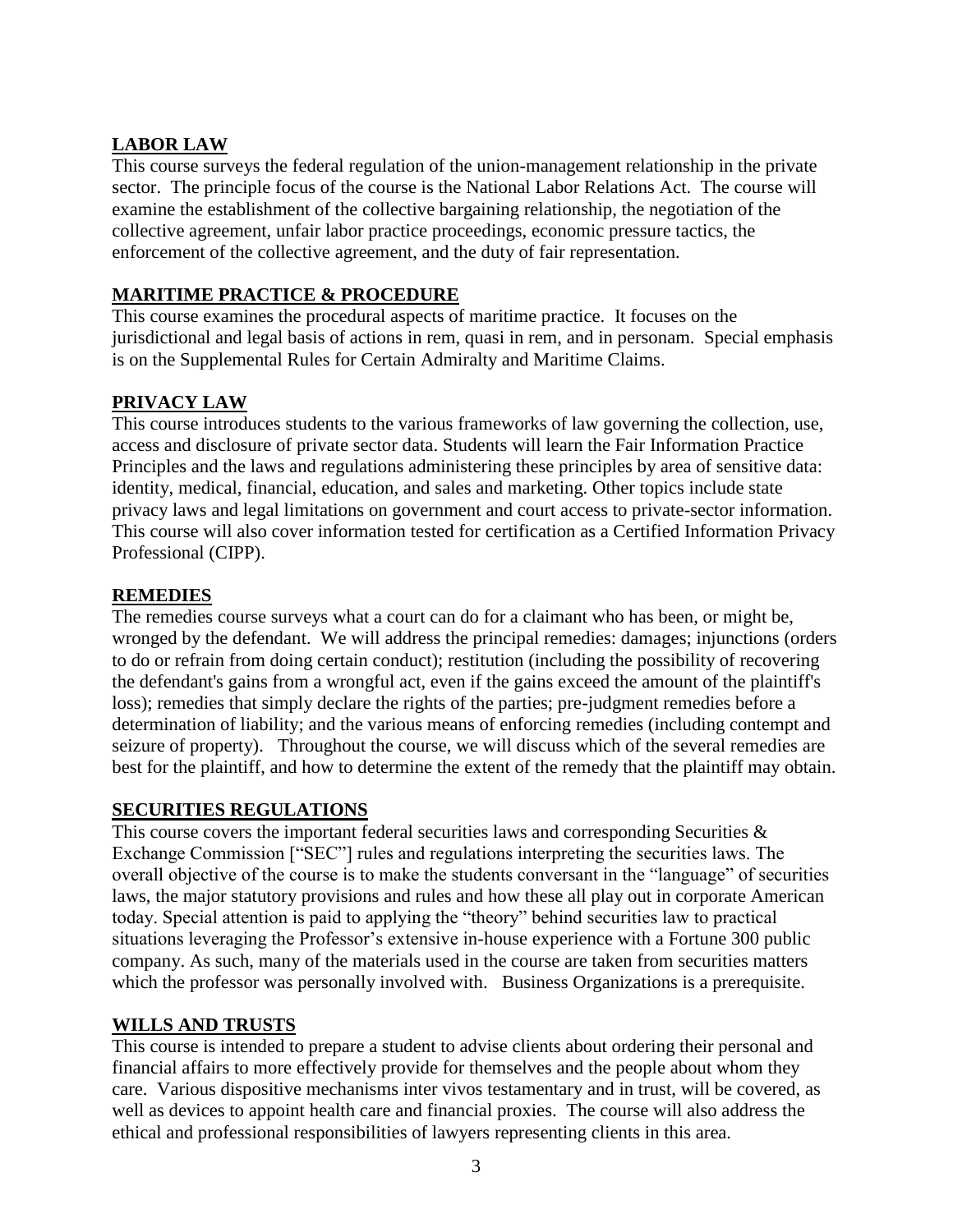# **SEMINARS**

#### **COPYRIGHT LAW**

This class provides an in-depth study of copyright law, which grants a limited monopoly to authors of creative works, and related state law doctrines such as unfair competition law. The course will focus on the constitutional basis for copyright, the statutory requirements for copyright protection, the scope of rights granted to copyright owners, the elements of a copyright infringement action, related state law claims, and licensing issues related to copyright. Discussion and readings will encompass topics of current interest in copyright law, including the impact of the internet, digital copying capabilities, new technologies, and the information-based economy.

#### **DOMESTIC VIOLENCE**

This course will examine the dramatic changes in domestic violence laws and policy over the past twenty years, assess their impact, and explore potential new practices in this rapidly developing area.

### **LAW OF THE SEA**

This course reviews the basic principles of International law, both customary and treaty-based, that apply to the territorial sea, the high seas, continental shelf, seabed, and ocean floor. The course analyzes the allocation of jurisdictional powers among individual states and the international community over the various maritime zones involved; the use and management of ocean resources, such as regional and global fisheries regimes and seabed mining; marine environmental protection and pollution control; military uses of the ocean; and freedom of navigation.

# **COURSES THAT MEET THE EXPERIENTIAL EDUCATION REQUIREMENT**

### **ALTERNATIVE DISPUTE RESOLUTION**

This course will cover the basics and indispensable intricacies of negotiation as well as the dispute resolution mechanisms of arbitration and mediation. It will address the roles of the participants as well as rules, best practices, and effective strategies to be employed by all parties. With alternative dispute resolution on the rise in use and popularity, this course will help prepare students to be lawyers who can function and excel in these venues. The course will include role play and a practical focus to assist in developing proficiencies that are applicable in virtually all areas of practice and even contract negotiation methods. The instructor is a sitting State Court Judge who as a practicing attorney participated in and presided over countless arbitrations, mediations and negotiations, for decades and continues to be a highly requested mediator in his court's mediation program.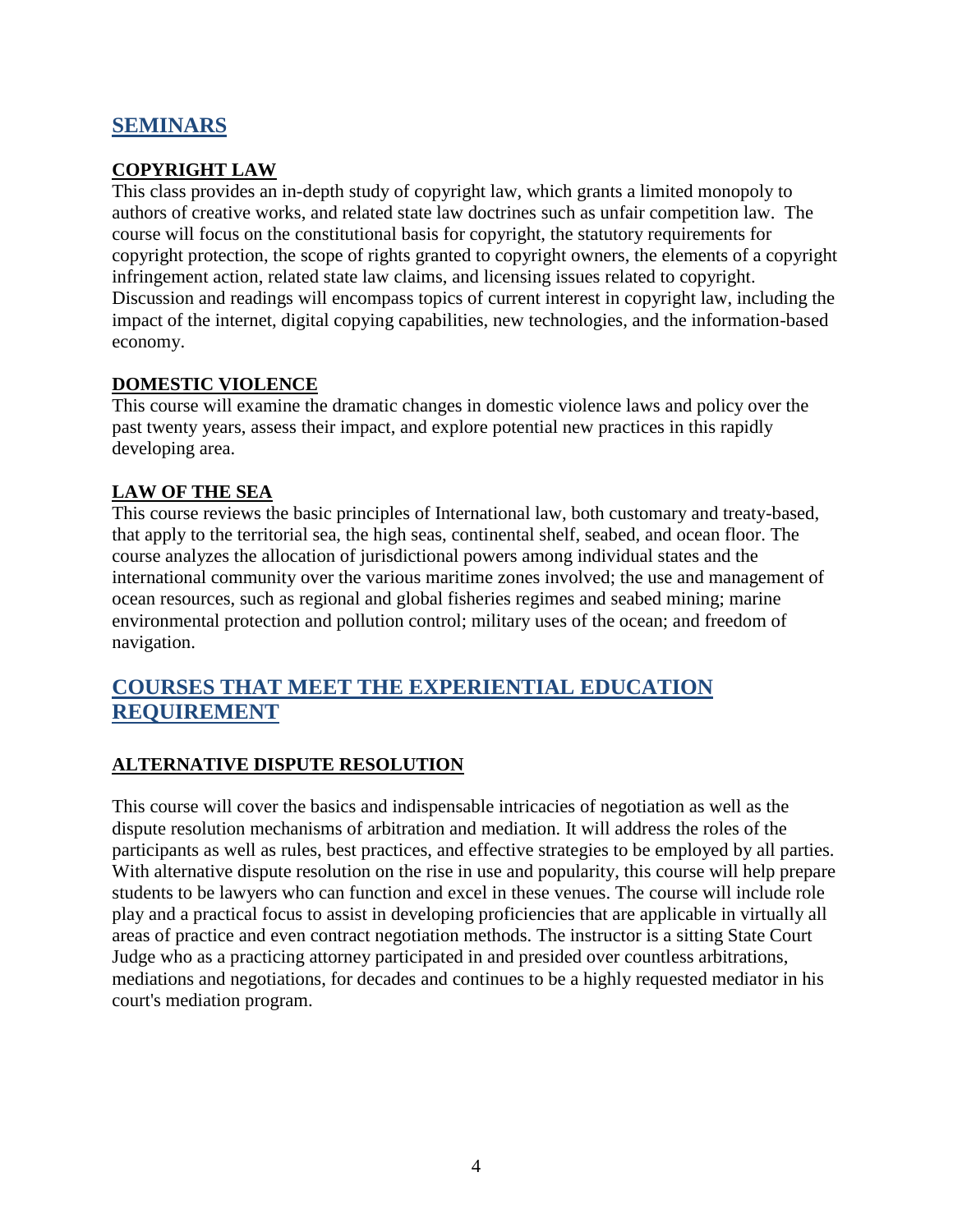# **ADVANCED TRIAL ADVOCACY**

This course will take a criminal case as the jumping off point. Students will learn how to prepare and try a complex case. The class will focus on trial technique and strategy using cutting edge trial techniques and theories. Students will be evaluated based upon class participation and role playing in mock trial during the last two sessions of the class. Trial Advocacy is a prerequisite.

# **APPELLATE ADVOCACY**

In this seminar, students will learn all aspects of litigating an appeal, including determining when an order is appealable; identifying persuasive appellate arguments and the applicable standard of review; drafting persuasive briefs; and presenting effective oral argument. As part of their coursework, students will draft two appellate briefs and argue two appeals in actual cases pending before the appellate courts.

# **CRIMINAL LITIGATION: DRAFTING & ADVOCACY**

While less than one percent of all criminal cases go to trial, every criminal case involves a necessary knowledge of criminal pleadings and motions. This course will focus on pleadings, motions and related documents in all stages of a criminal case – from the arraignment through pre-trial, trial and post-conviction proceedings. Students will learn how to review, draft and argue criminal pleadings and motions from both the prosecution and defense perspective. The course is designed for prospective criminal defense attorneys, prosecutors, appellate attorneys, and judicial law clerks in state and federal courts. Completion of, or concurrent enrollment in, Criminal Procedure: Adjudication or Criminal Procedure: Investigation, is considered helpful.

### **INTERVIEWING & COUNSELING**

This skills course develops the craft of the lawyer in client interviewing and counseling. The course provides a theoretical framework for and experience with simulated interviewing and counseling in the legal setting. Skills are introduced and honed through lecture, demonstrations, discussion, role playing, simulations, practical exercises and critiques.

# **LEGISLATIVE DRAFTING & ADVOCACY**

Our lives are bordered by statutes. This course will teach the fundamentals of enacting statutes from policy concept to enacted legislation at the State level. Topics to be covered include bill and resolution drafting; effective Committee presentations; ethical and regulatory reporting issues; and campaign finance. Students will draft bills, advocacy pieces to legislators, reports to clients, and grassroots issue coordination plans.

### **MEDIATION**

When parties are unable to resolve their dispute through discussion or negotiation, a logical next step is to seek the assistance of a third party mediator to facilitate communication and the search for a solution. This course is intended to familiarize students with the norms of the mediation process and to develop the skills that will enable students to either serve as mediators or to better represent clients in this increasingly important form of ADR. Attention is given to both facilitative and evaluative styles of mediation. Significant emphasis is placed on role playing exercises and on the legal consequences of the mediation process.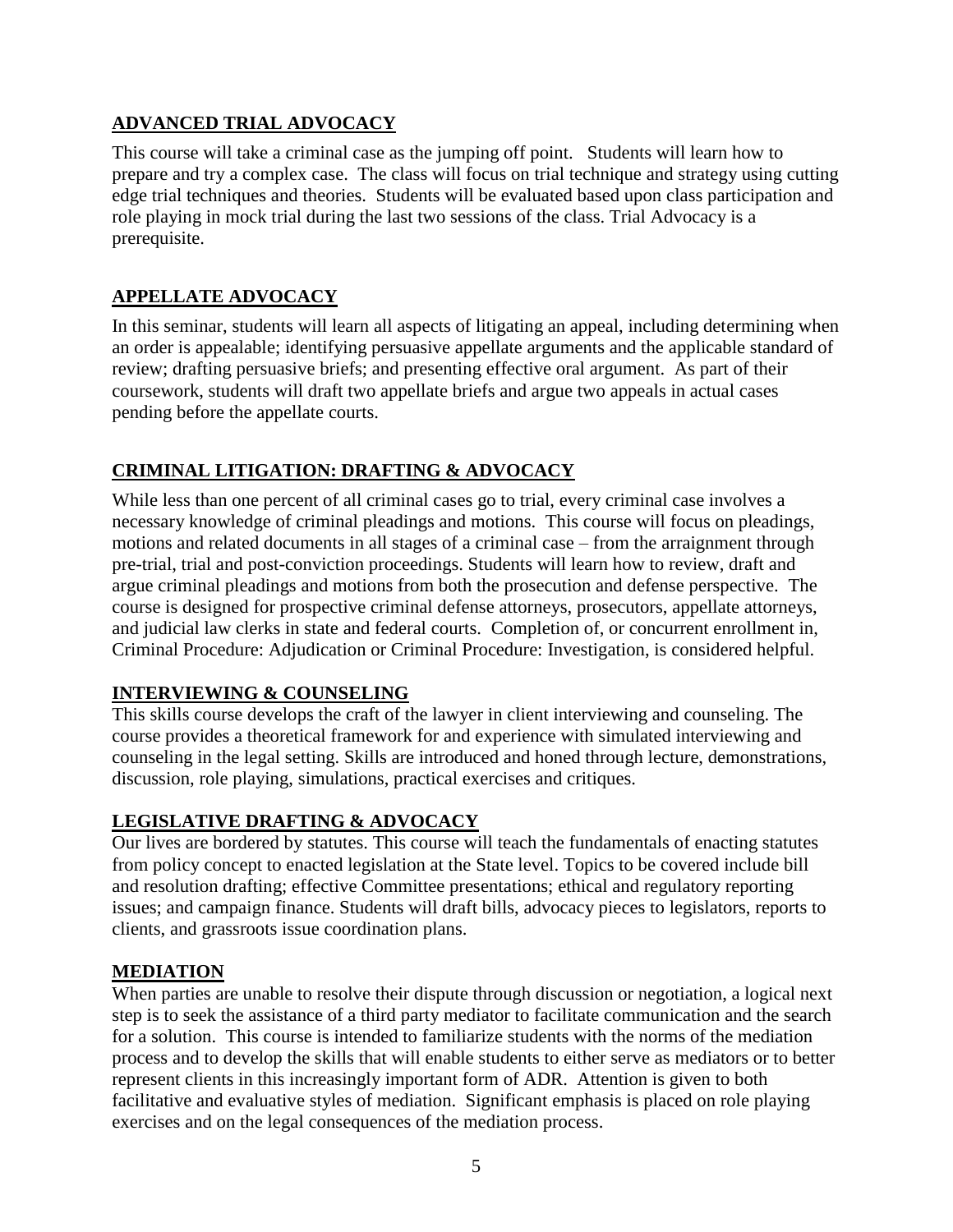# **TRANSACTIONAL LAWYERING AND CONTRACT DRAFTING**

This course teaches students the fundamentals of drafting contracts. Students learn how to understand a client's business deal, and how to translate the deal into contract concepts, the building blocks of contracts. Students learn the process for drafting the contract concepts in clear and unambiguous provisions in a well-organized complete contract that reflects accurately the parties' deal. Students learn how to add value to a client's deal by drafting and recognizing nuances in language that change the deal and shift risk between the parties. Students learn how to analyze and comment on a contract that another lawyer has drafted. Students will learn the best drafting style and usage techniques necessary to enhance clarity and avoid ambiguity.

# **TRIAL ADVOCACY**

The trial advocacy course employs a learning-by-doing approach. Thus, most of the course will involve the practice of trial skills including direct and cross examination, opening statements, closing arguments, and jury selection, in a simulated courtroom environment. During the last two weeks of the course, each student will participate as co-counsel in a full-length simulated civil or criminal trial with a sitting Rhode Island judge or professor presiding.

#### **Evidence is a prerequisite but may be taken concurrently with the permission of the Trial Advocacy instructor.**

# **CLINICS & EXTERNSHIPS**

# **BUSINESS STARTUP CLINIC**

The Roger Williams University School of Law Business Start-up Clinic provides services to small start-up businesses and nonprofit organizations in Rhode Island. Services include navigating legal entity choice, drafting basic contracts, and certain intellectual property assistance. The primary goal of the clinic is to teach the practice of transactional lawyering while providing service to under-served entrepreneurs and organizations.

### **CORPORATE COUNSEL CLINICAL EXTERNSHIP & CORPORATE COUNSEL SEMINAR**

Students are assigned to either in-house corporate offices of prominent for-profit and not-forprofit entities or governmental agencies in and around Rhode Island and southern New England. Students will conduct legal research, write memoranda of law, draft legal documents, and engage in other activities as assigned. Students will be exposed to the various ways in which law is practiced in-house for corporate clients or governmental agencies. The program requires the devotion of substantial amounts of time both in and out of the assigned office and must be taken in conjunction with the Corporate Counsel & Government Seminar.

### **CRIMINAL DEFENSE CLINIC**

Students represent indigent criminal defendants in Rhode Island District Court, Traffic Tribunal, and/or Superior Court from arraignment through to final trial or other disposition. **Trial Advocacy is a prerequisite.**

# **IMMIGRATION CLINIC**

Students enrolled in the immigration clinic represent noncitizens in their applications for relief from removal before the Immigration Court in Boston, prepare applications for benefits under the immigration laws and represent noncitizens in their interviews for such benefits before the U.S. Citizenship and Immigration Services in Providence. Types of cases typically include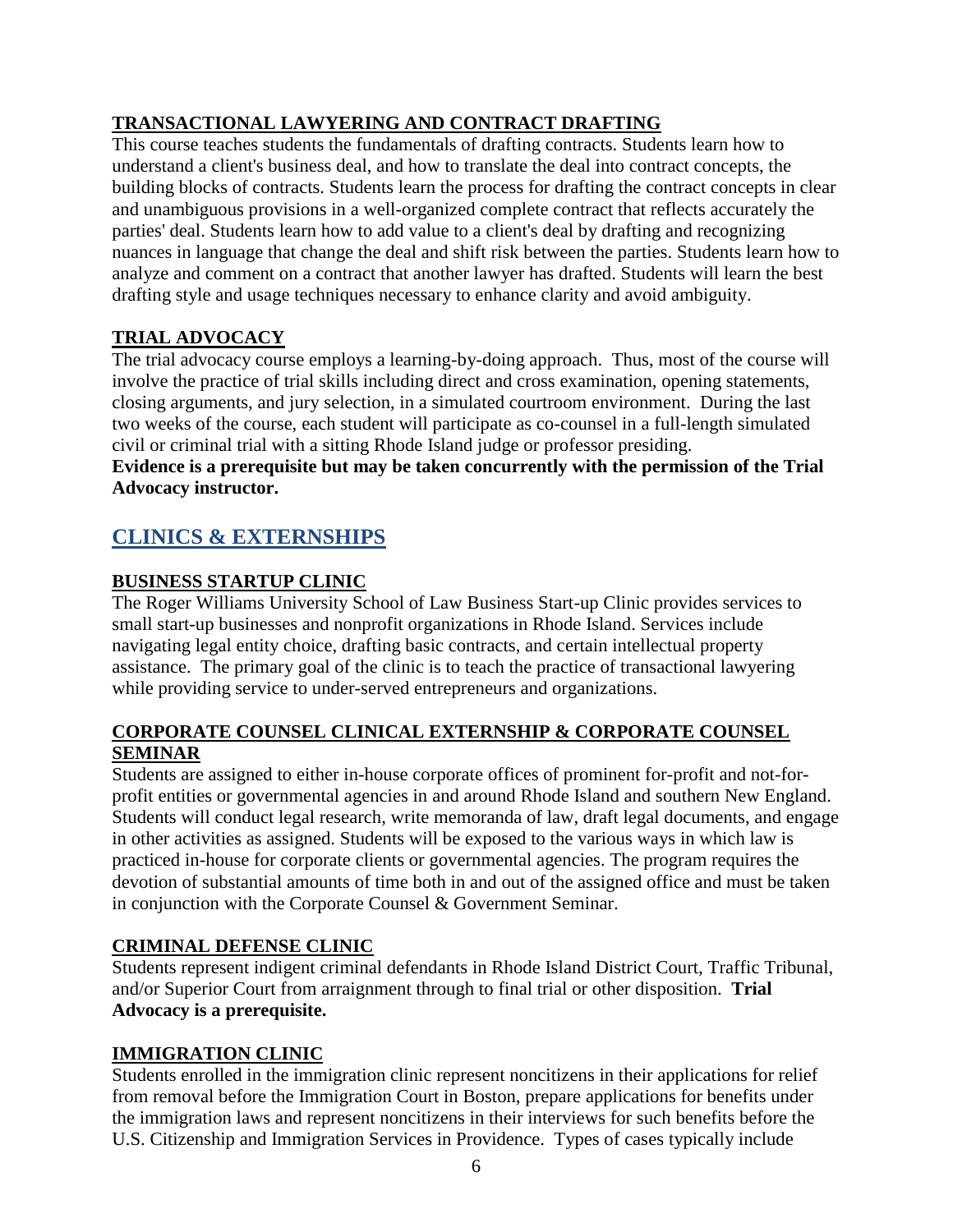asylum and other relief based on fear of persecution in the country of removal, waivers of deportation for long-term residents of the U.S., adjustment of status for noncitizens with U.S. citizen or permanent resident family members and relief for noncitizen victims of domestic violence. Students also conduct "Know Your Rights" presentations for the immigrant communities in Rhode Island and for immigration detainees in New England, conduct intake interviews following these presentations and provide consultations under the supervision of the Clinic Director. In class, students learn trial skills and discuss substantive, ethical and policy issues relating to the practice of immigration law.

### **JUDICIAL CLINICAL EXTERNSHIP & JUDICIAL PROCESS SEMINAR**

Students are assigned to selected judges in Rhode Island and federal trial and appellate courts. The student externs conduct legal research, prepare memoranda of law, observe trial and appellate proceedings, participate in discussions with the court, and perform the duties of a judicial law clerk under the supervision of the assigned judge and a faculty member. The program requires the devotion of substantial amounts of time both in and out of the judge's chambers and must be taken in conjunction with Seminar: Judicial Process and Ethics.

# **PROSECUTION CLINICAL EXTERNSHIP & SEMINAR**

Through our Prosecution Clinical Externship Program, students train in a prosecution office on the state or municipal level.  Students will gain valuable hands-on experience representing the government in a variety of proceedings. Students may be certified to appear in court at some of the placement sites.  Students will participate in a weekly seminar with classmates focused on the role of the prosecutor and the ethical challenges in that role.

# **PUBLIC INTEREST CLINICAL EXTERNSHIP & SOCIAL JUSTICE LAWYERING SEMINAR**

Through this program, students will be representing low-income clients. Students may choose from a variety of placements in civil legal services offices, public defender offices, immigration non-profit offices, and any other non-profit law office that provides direct representation to lowincome or marginalized clients. Eligible students may be certified to appear in court under a student practice order. The seminar will focus significantly on the issue of race including mass incarceration, the history of slavery in the US, and bias in the court system that impact marginalized communities and particularly low-income clients seeking legal help for civil, immigration, and criminal issues. The seminar will also focus on bias in the legal profession.

# **VETERANS DISABILITY FIELD CLINIC**

The Veterans Disability Appeals Field Clinic is a one semester program in which law students represent military veterans whose applications for disability benefits have either been denied or granted at a level that is inappropriate to the level of disability. Working with experienced attorneys from Chisholm, Chisholm & Kilpatrick, a nationally recognized law firm specializing in this work, students will research and draft legal memoranda and briefs, participate in prebriefing conferences and, when appropriate, argue cases before the United States Court of Appeals for Veterans Claims.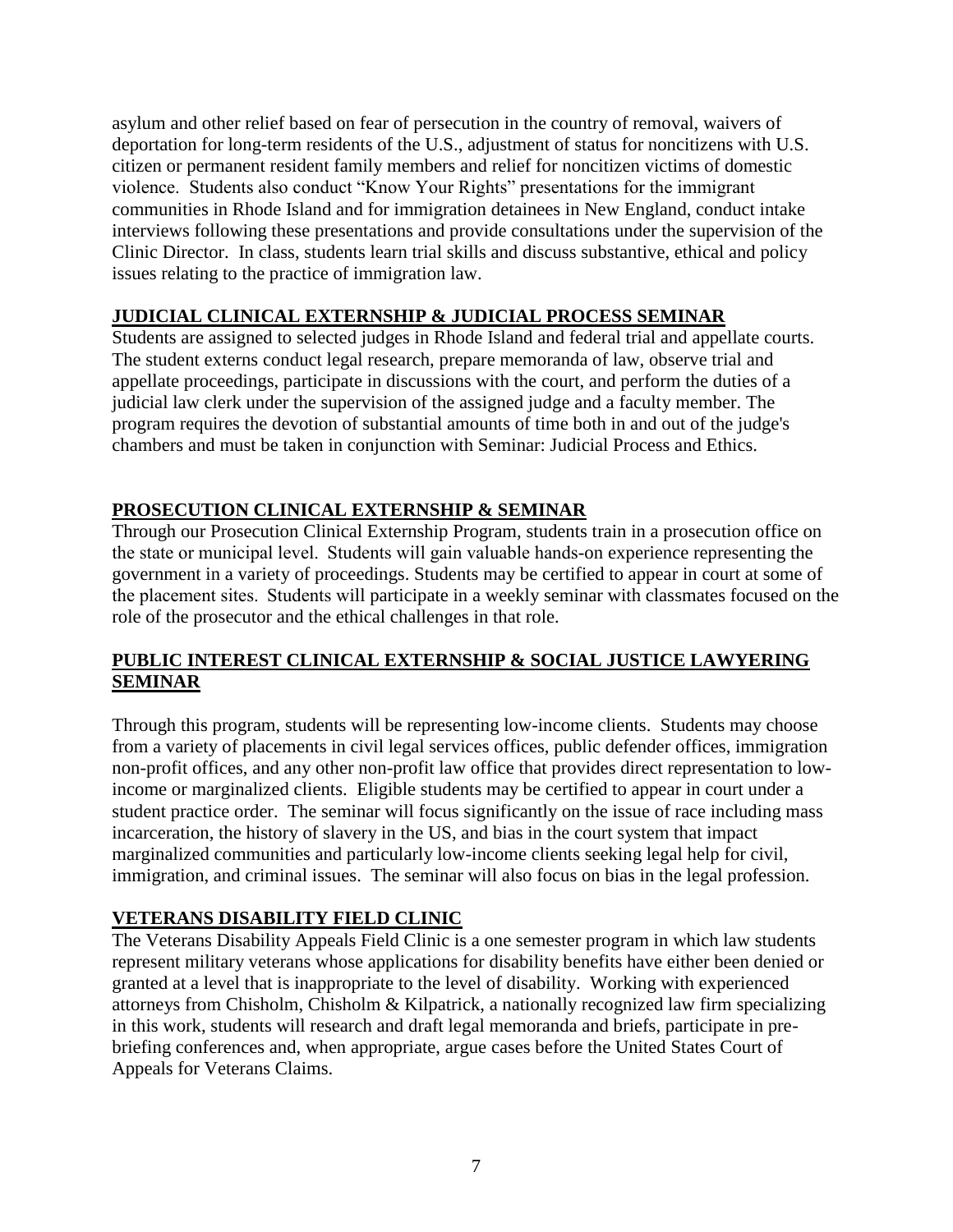# **HONORS ENROLLMENT PERSPECTIVES COURSES**

# **LEGAL HISTORY: CONSTITUTIONAL LAW STORIES**

This perspectives course will examine several historically significant US Supreme Court cases in the light of societal occurrences and changes at the times that the particular cases were being decided.

### **CRITIQUING A CONSTITUTIONAL ICON: SHOULD NEW YORK TIMES V. SULLIVAN BE REVERSED IN THE SOCIAL MEDIA ERA?**

The course begins in the early 1960s, when Southern segregationists planned waves of defamation actions against the "outside agitators" in the national media that had the temerity to publish harsh coverage of racist policies. The plan had a striking early success: in L.B. Sullivan v. New York Times, an all-white Alabama jury found that the paper had defamed the head of the Montgomery police department and imposed the largest damages award in state history, a powerful shot across the media's bow and deterrent to hard-hitting coverage of the most pressing issue of the day. When the case made it to the SCOTUS, the Court reversed in one of the most iconic free speech and press decisions in our history, New York Times v. Sullivan (1964). We will read the pleadings of the parties and parts of the trial transcript, and dissect the Court's analysis in Sullivan, as well as subsequent decisions in which the Court expanded the breadth and depth of the constitutional protections provided to publishers of falsehoods. After a grounding in the law, we will turn to the dramatic changes that have occurred to our "marketplace of ideas" in recent decades, and in particular the new Internet "public square," one that is awash in falsehoods, especially on social media. This flood of misinformation doesn't just harm reputations: it poisons our democracy (and may have determined the outcome of the 2016 presidential election). This course considers whether this dangerous situation was caused, at least in part, by *New York Times v. Sullivan,* and, if so, what changes to the law should be made*.* The capstone assignment will ask students to discuss whether they would support change and why. NOTE: Torts II is required but Con Law II is not.

# **STANDARDS OF REVIEW**

What is "on the table" during the course of an appellate case? This course will examine what appellate courts consider during the consideration of various types of appeals.

### **FROM THE STREETS TO THE STATE HOUSE: LEGISLATIVE ACTION & SOCIAL ADVOCACY**

Taught by Jose Batista, a former community activist, attorney and State Representative and Matt Jerzyk, a former community and union activist, attorney and government relations executive This class will examine four critical legislative campaigns from three different, intertwined perspectives: how do street protests interact with the drafting of legislation and how does drafted legislation become law. The four issues will be Black Lives Matter and police reform, reproductive rights and the codification of Roe v. Wade into state law, immigration and drivers licenses for undocumented immigrants and the Act on Climate and a state-level green, new deal. Students will hear directly from activists on these issues, analyze various legislative proposals and their final project will include a legislative debate on the floor of the Rhode Island House of Representatives.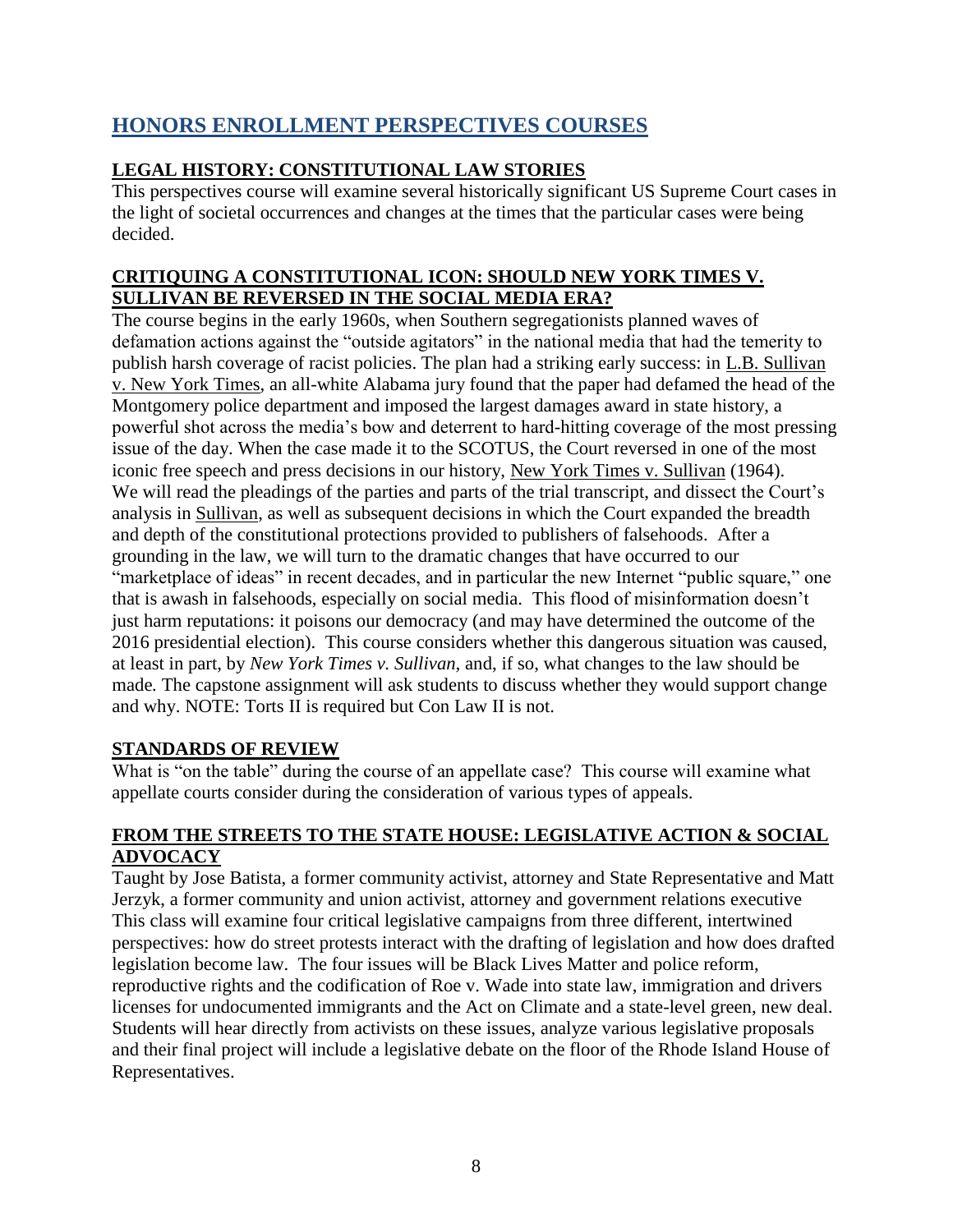# **OPEN ENROLLMENT PERSPECTIVES COURSES**

# **COPYRIGHT: RIGHTS AND REWARDS IN THE CREATIVE INDUSTRIES**

How does copyright operate in the creative industries to support the production and distribution of original work? How do other IP rights, such as trademark, trade secrets, patents, and rights of publicity help promote the development, commercialization, and protection of creative output? How do rights and rewards vary across creative sectors, such as music, entertainment, fashion, publishing, and videogames?

In this course we will explore how IP rights are harnessed to foster creators and creative industries alike. We will look at how rights are secured, works are monetized, creative stakeholders are rewarded, and audiences are benefited. We will ask how creators (with attention given to creators of color) can be enriched and empowered by IP rights. And we will ask how to balance the rights of owners against the interests of audiences, consumers, and follow-on artists.

# **GENOCIDE AND ATROCITY CRIMES**

Genocide in the 20th Century: In this course, which meets on Friday and Saturday on two separate weeks, Professor Noone explores the phenomenon of genocide, crimes against humanity and war crimes and the legal instruments available to identify and punish atrocity crimes.

# **NEGOTIATING ENVIRONMENTAL SETTLEMENTS**

In recent decades, several environmental events have occurred, resulting in legal action and financial settlement. This perspectives course will examine the financial frameworks adopted in several key environmental settlements of the 21<sup>st</sup> Century. Topics explored will include, environmental and catastrophic event risk, the interplay between event risk and injury, and financial damages arising from environmental or ecological injury. This course will focus on experiential learning through case studies, with focused discussion of financial settlements involving recent environmental litigation. Students will acquire an understanding of environmental event risks, associated injuries, financial damages, and settlement strategies.

# **LEGAL REASONING WITH EVIDENCE AND CONSTITUTIONAL LAW**

Legal Reasoning with Evidence and Constitutional Law is a 6-week course that is coupled with the second year evidence and constitutional law courses. The course sets out to expand students' analytical skills in ways that assist them in law school and ultimately on the bar exam. Students will work on their analysis in writing and in answering comprehensive multiple choice questions. Students will receive extensive personalized feedback on essays and multiple choice questions focused on the law of Evidence and Constitutional Law. Evidence and Constitutional Law I are required co-requisites.

### **COMPUTER CRIME**

This course will introduce students to the agencies, investigative authorities, and substantive criminal law relating to cyber crime. The course will examine different types of cyber threats and the security, law enforcement, intelligence, and military entities that oppose them. The course will focus primarily on the use of criminal law enforcement tools but will include wholeof-government approaches as well. The exact focus and assignments will be determined in part on current events.